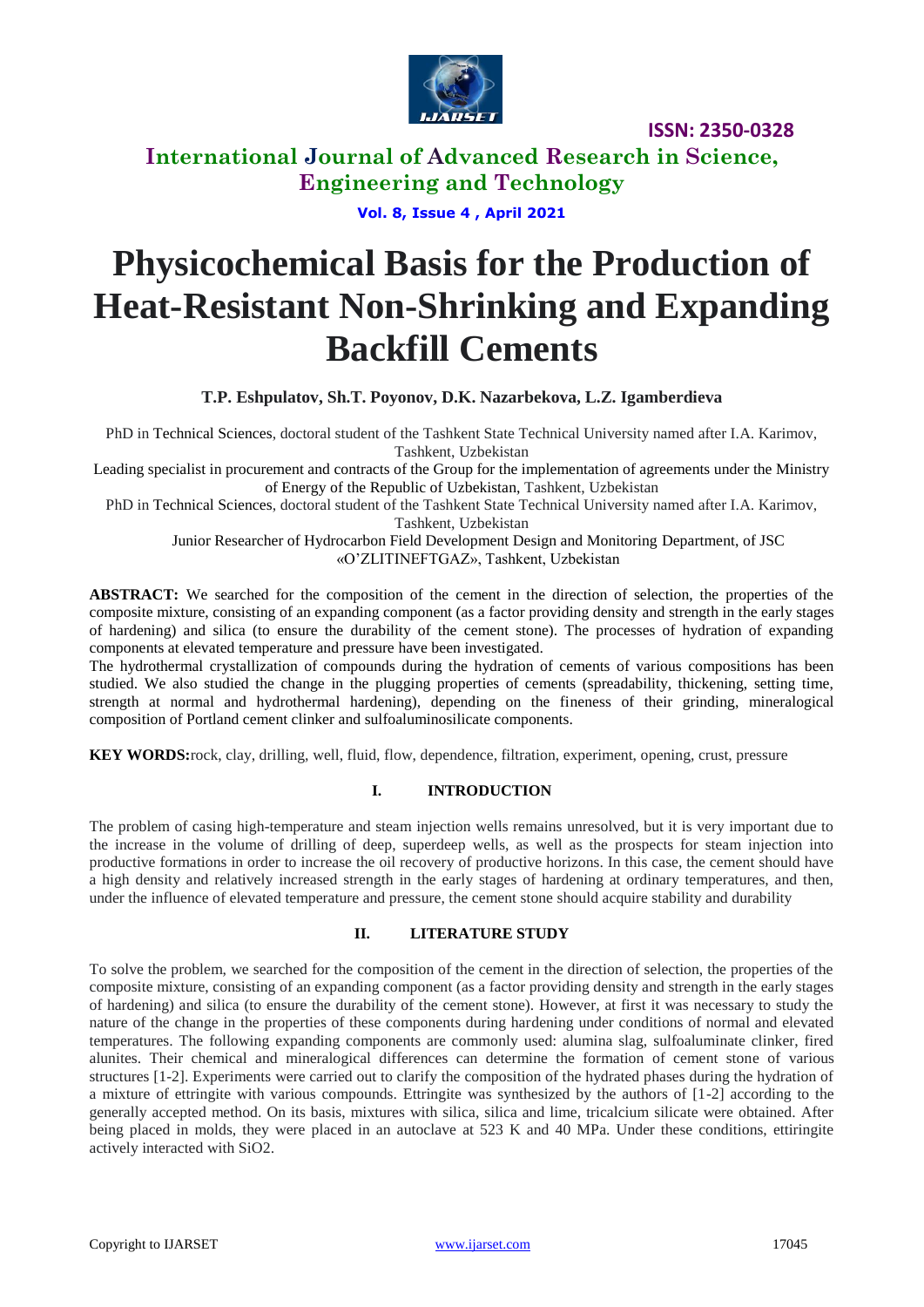

### **International Journal of Advanced Research in Science, Engineering and Technology**

### **Vol. 8, Issue 4 , April 2021**

#### **III. EXPERIMENTAL RESULTS**

The specified composition of the products is apparently due to the insufficient saturation of the system with lime, which led to the decomposition of ettringite in the presence of SiO2 and the presence of the latter in free form, therefore, further studies of the mixture were carried out with the addition of lime to it [3-6].

When calcium hydroxide was added to a mixture of ettringite with silica, low-resistance calcium hydrosilicates CSH (I), calcium hydrogen garnets C3AS1.5H, and anhydrite were formed. The study of a mixture of ettringite with C3S revealed the formation of anhydrite, calcium hydroaluminate C3AH6, calcium hydrogarnet C3ASH4, and calcium hydrosilicate C2SH.

Thus, in all cases at elevated temperatures and pressures, the interaction of ettringite with silica, a mixture  $(SIO2 + Ca)$ (OH) 2), or C3A led to the formation of calcium hydrogens and calcium hydrosilicate, the basicity of which depends on the  $(C + A)$  S ratio in the system ...

The processes of hydration of expanding components at elevated temperature and pressure have been investigated. Calcium sulfoaluminate, alumina slag, and fired rock were used as sealing components at ordinary temperatures.

It should be emphasized that if during the firing of mixtures containing CaO, Al2O3 and SiO2, the formation of gehlenite is prevented by the introduction of gypsum into the raw mixture, then under conditions of hydrothermal crystallization of compounds, the introduction of gypsum into a system containing helenite leads not to the formation of helenite hydrate, but to crystallization calcium hydrant of composition C3ASH4.

The hydrothermal crystallization of compounds during the hydration of cements of various compositions has been studied. The following mixtures were taken for the study:

- Portland cement + sulfoaluminate clinker (SAK), gypsum and silica (composition 1);
- Portland cement + alumina slag, gypsum and silica (composition 2);
- Portland cement + alunite + gypsum and silica (composition 3).

When hydration of composition 1, containing sulfoaluminate clinker, without silica and in its presence at ordinary temperature in the structure of the cement stone, the hydration products are presented in the form of well-formed acicular crystals of calcium hydrosulfoaluminate of the three-sulfate form, lamellar crystals of calcium hydrosulfoaluminate, hexagonal calcium plates and tonic aluminosilicate mass.

The hydration products of composition 2, hardened under normal conditions, include ettringite, hydroaluminates, and highly basic calcium hydrosilicates. Under the conditions of hydrothermal action, calcium hydrogarnates xonotlite, anhydrite and boehmite were formed in the cement stone.

The hydration of composition 3 was studied in two versions. The first involved the use of fired alunite rock. The results were similar to those described. The second option included the use of natural alunite rock without prior firing. It was found that when using "raw" alunite under hydrothermal conditions, xonotlite, tobermorite, calcium hydrogarnates and anhydrite were formed.

Comprehensive analysis of data on the setting time, strength characteristics and volumes of expansion of cement stone for the studied compositions (1-Portland cement + alumina slag + sand; 2-Portland cement + sulfoaluminate clinker + sand and 3-Portland cement  $+$  alunite  $+$  granular slag) showed that optimal characteristics that meet the requirements for oil well cements are implemented using the following cement compositions containing (wt.,%):

- 47-52% Portland cement clinker, 8-12% alumina slag, 35% sand (composition 1);

- 45-50% Portland cement clinker, 10-15% sulfoaluminate clinker, 30-35% sand (composition 2);

- 15-20% Portland cement clinker, 35-39% crude alunite, 38-43% granular slag (composition 3).

We also studied the change in the plugging properties of cements (spreadability, thickening, setting time, strength at normal and hydrothermal hardening), depending on the fineness of their grinding, mineralogical composition of Portland cement clinker and sulfoaluminosilicate components.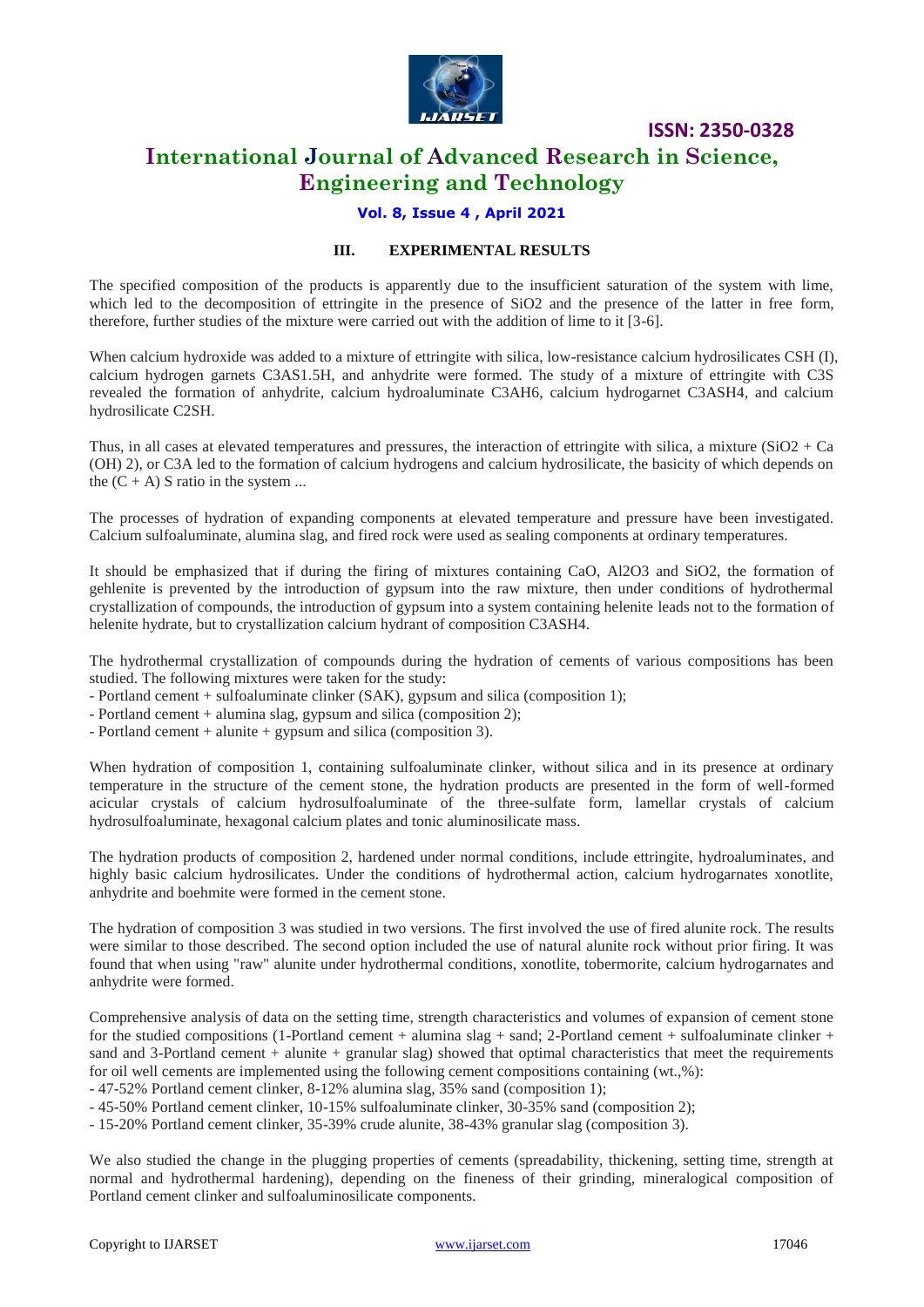

**International Journal of Advanced Research in Science, Engineering and Technology**

**ISSN: 2350-0328**

### **Vol. 8, Issue 4 , April 2021**

Taking into account the results of determining the optimal properties of the compositions of cements and production parameters, a technological procedure for the production of cements based on sulfoaluminate clinker and alumina slag has been developed.

The fineness of cement grinding, characterized by the specific surface, should be at least  $3000 \text{ cm}$ 2/g. The content of C3S in clinker should be in the range of 50-60%, C3A - 5.8 wt. %. The amount of sulfates in cement in terms of SO3 is no more than 2-4 wt.%.

The ratio of components in cement is determined by the value (CaO + Al2O3): SiO2, which should be at least 0.9 and not more than 1.3.

Thus, using expanding components (sulfoaluminate clinker, alumina slag, alunite), non-shrinkage cements were obtained that are heat-resistant at 523 K and a pressure of 40 MPa.

Valuable results were obtained [6] in the study of expanding oil well cements, a technology for their preparation was developed.

Attempts have been made to develop compositions of expandable sulphate-based grouting binders from industrial waste with a temperature range from 0 to 358 K.

The chemical and mineralogical compositions of industrial waste, their yield, efficiency, stability of the chemical composition, availability, efficiency, as well as the distance from waste storage sites to cement plants have been analyzed, and a conclusion has been drawn that it is advisable to use phosphogypsum as a gypsum component, and calcium alumina as an alumina component. slag, which is a waste of electric steel-making production.

Phosphogypsum is produced during the production of phosphoric acid, its main component is gypsum dihydrate. It includes (% by mass) 70-95 CaSO42H2O, 1.77 not decomposed apatite Ca5F (PO4) 3, 1.8 monocalcium phosphate CaH (PO4) 2, 0.22 fluorosilicic acid H2SiF6 and silica.

There are more than 100 million tons of Phosphogypsum in the dumps of enterprises of Uzbekistan, and these dumps are constantly increasing.

In terms of chemical and mineralogical composition, the alumina-calcium slag of electric steel-making production is close to alumina cement, as evidenced by the following data (% by weight): 44.95 - CaO; 38.11 - Al2O3; 9.97 - SiO; 5.4 - MgO; 0.8 - Fe2O3; 0.6 - MnO; 0.17 - S. Its mineralogical composition is represented by the following minerals (% by weight): 31.73 - C12A7; 20.07 - CA; 14.62 C2S; 5.36 - C2AS; 2.72 - periclase MgO; 9.51 - shrinel MgOAl2O3; 15.99 - glass.

Studied the processes of hydration and hardening, crushed alumina-calcium slag (ASH) (table. 1) and found that the main products of gyration of ASH. at an early stage of hardening at a temperature of 295 K, these are neoplasms of CAH10, C2AH8 and a small amount of C3AH6 and AH3. With further hydration of CABG, the content of C2AH8 and AH3 increased, and by days 28 and 180, partial recrystallization of hexagonal calcium hydroaluminates CAH10 and C2AH8 into cubic C3AH6 was observed.

During the hydration and hardening of calcium alumina slag at an air temperature of 288-293 K, mainly lamellar crystals of hexagonal calcium hydroaluminates CAH10, C2AH8 and cubic calcium hydroaluminates C3AH6 are formed, giving a relatively strong crystalline intergrowth, as indicated by the determination of the strength of cement stone (Table 1). Hydration and hardening of CABG at elevated temperatures leads to the intensity of all processes. The rate of recrystallization of hexagonal calcium hydroaluminates CAH10 and C2AH8 into cubic C3AH6 increases, which leads to a slight decrease in the strength of the cement stone in comparison with natural hardening (see Table 1).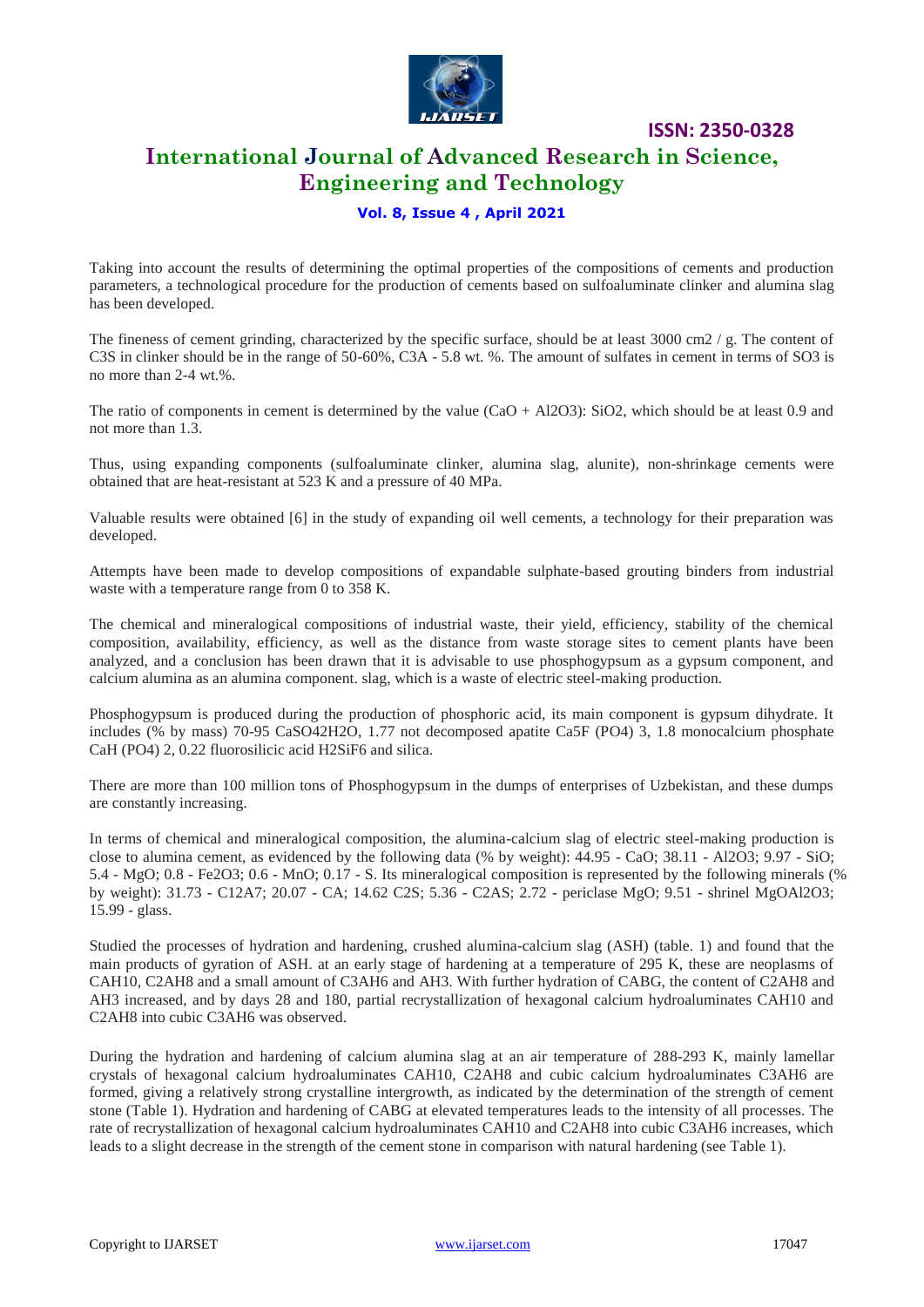

### **International Journal of Advanced Research in Science, Engineering and Technology**

### **Vol. 8, Issue 4 , April 2021**

Table 1. Changes in important physical and mechanical properties of cement stone based on alumino-calcium slag within 1-180 days.

|                              | First experience                                                                                    |      |      |      |      | Second experience | Third experience |      |
|------------------------------|-----------------------------------------------------------------------------------------------------|------|------|------|------|-------------------|------------------|------|
| Indicator                    | Hardening time, days                                                                                |      |      |      |      |                   |                  |      |
|                              |                                                                                                     |      |      |      | 28   | 180               | 2                |      |
| Compressive<br>strength, MPa | 4,8                                                                                                 | 9,1  | 12,9 | 19,6 | 20,1 | 21,1              | 12,0             | 11,2 |
| Flexural<br>strength,<br>MPa | 2,3                                                                                                 | 3,0  | 3,4  | 3,7  | 4,1  | 4,4               | 3,7              | 3,0  |
| Shrinkage,%                  | 0.27                                                                                                | 0.30 | 0,32 | 0.38 | 0.45 | 0.51              | 0.47             | 0.90 |
|                              | 1. Research was carried out on equally mobile solutions (18-19 cm along the cone of AzNII           |      |      |      |      |                   |                  |      |
| Note:                        | 2. Curing conditions: from the first to 180 days t = 295 K, $p = 0.1$ MPa; two days at t = 327 K, p |      |      |      |      |                   |                  |      |
|                              | $= 10$ MPa; two days at t = 348 K, p = 10 MPa                                                       |      |      |      |      |                   |                  |      |

This can also be explained by the appearance in a short period of time in the hardening cement stone of a large amount of low-basic calcium hydroaluminates, which had the form of extremely small crystals that did not form a strong crystalline intergrowth. In addition, the formation of a certain amount of AH3 inhibited the recrystallization of hexagonal calcium hydroaluminates into cubic hydroaluminates. It has been shown that the calcium alumina slag has good binding properties, at the same time it has a short setting time, and the cement stone has a large shrinkage value (0.45-0.90), which does not allow its use in its pure form.

Expanding binder can be obtained by combining calcium-alumina slag and phosphogypsum. The spreadability of the grouting slurry along the cone of AzNII was 18-19 cm.Only with an optimal ratio between alumocalcium slag and phosphogypsum, the maximum content of hydrosulfoaluminates is ensured, therefore, the maximum strength of the cement stone, while the content of sand must be assigned from the condition of obtaining the required thickening time. To slow down the setting time, thickening time and heat transfer rate, the addition of ground basalt sand is introduced into the expanding binder. It had an effective effect on some other important properties of the grouting slurry and cement stone (sedimentation stability, gas permeability, etc.). Conditionally, this binder is called aluminophosphogypsum sand (AFP).

According to the experimental study, it was found that the strength of cement stone based on binder AFP decreased in proportion to the increase in the content of quartz sand. The thickening of the solution lengthened with an increase in the sand content. For example, when adding up to 30% to the mixture, the thickening time of the cement slurry increased from 57 to 116 minutes. After the introduction of restrictions on the time of thickening of the grouting slurry and the strength of the cement stone, the dosage limits of the binder AFP components, by weight, were proposed: calcium alumina slag - 40-55; phosphogypsum - 20-30; ground basalt sand - 10-30.

The analysis of X-ray structural and differential thermal allowed us to establish that only with the optimal ratio of gypsum and alumina components, the reactions most fully proceed with the formation of the largest amount of calcium hydrosulfoaluminates.

It has been established that the timing of thickening of the cement slurry largely depends on the composition, binder AFP and the hardening temperature (Table 2).

| the three of threatming of the cement start |               |                          |                                      |         |          |                                                    |         |
|---------------------------------------------|---------------|--------------------------|--------------------------------------|---------|----------|----------------------------------------------------|---------|
| Binder composition,% by weight              |               |                          | Additive<br>amount,%<br>by<br>weight |         |          | Thickening<br>the<br>time<br>0Ī<br>solution, h-min |         |
| Alumina-calcium<br>slag                     | Phosphogypsum | basalt<br>Ground<br>sand | Bura                                 | Dextrin | $KVTs-1$ | At 295K                                            | At 323K |
| 60                                          | 30            | 10                       | $\overline{\phantom{a}}$             |         |          | $1 - 35$                                           | $0-29$  |
| 50                                          | 30            | 20                       | -                                    |         |          | 1-46                                               |         |
| 50                                          | 20            | 30                       |                                      |         |          | $1-56$                                             |         |

Table 2. Influence of the ratios of the binder AFP components and the amount of setting retarders and temperature on the time of thickening of the cement slurry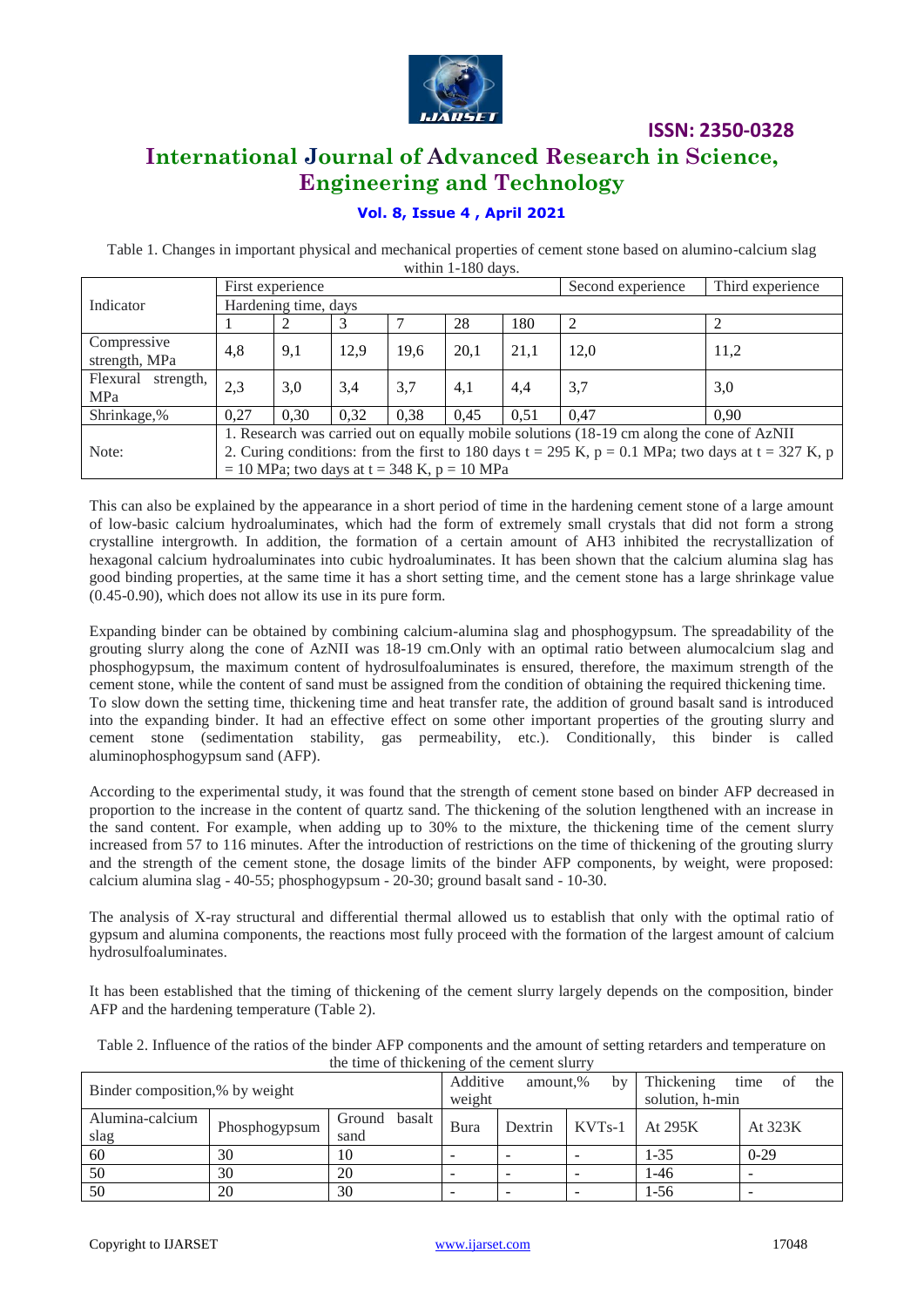

### **International Journal of Advanced Research in Science, Engineering and Technology**

| 42                              | 23 | 25 |       |                          | $\overline{\phantom{0}}$ | $2 - 15$ |          |
|---------------------------------|----|----|-------|--------------------------|--------------------------|----------|----------|
| 60                              | 30 | 10 |       | 0,2                      | $\overline{\phantom{a}}$ | $1 - 48$ |          |
| 60                              | 30 | 10 |       | 0,3                      | $\overline{\phantom{a}}$ | $2 - 05$ |          |
| 60                              | 30 | 10 | 0,125 |                          | $\overline{\phantom{0}}$ | $2 - 34$ | $1 - 55$ |
| 60                              | 30 | 10 | 0,150 | $\overline{\phantom{a}}$ | $\overline{\phantom{a}}$ | $2 - 50$ | $2 - 06$ |
| 60                              | 30 | 10 |       | -                        | 0,100                    | $3 - 00$ | $2 - 10$ |
| 60                              | 30 | 10 |       |                          | 0,125                    |          | $2 - 54$ |
| Gypsum-alumina cement (GHC)     |    |    |       |                          |                          | $1-10$   |          |
| Backfill Portland cement (TPTs) |    |    |       |                          |                          | $5-40$   |          |

### **Vol. 8, Issue 4 , April 2021**

### **IV. CONCLUSION**

At the stage of searching for the composition, binder AFP, the required thickening time of the cement slurry was provided at a normal temperature of 295 K.

The thickening time is largely overestimated by the fineness of the grinding of the binder. The higher the specific surface area of the binder, the shorter the thickening time, and vice versa.

The cement stone based on binder AFP acquired the main strength in 7 days of natural hardening (90% of the strength after a month of hardening) and further hardened without decreasing strength. It should be noted that prolonged exposure to temperature on the AFP cement stone did not lead to a decrease in strength.

The proposed grouting compositions based on alumina-calcium slag - phosphorogypsum - ground basalt sand have been successfully tested at well 3 in the Uchsai area, at well 3 in the SevernyBerdak area, at well 2 in the Shege area.

#### **REFERENCES**

1. A.A. Pashenko and others. "The use of phosphogypsum to obtain a stress additive to Portland cement" Chem Technology, 1978 No. 6, p62-63

2. K.S.Kutateladze, T.G. Gobadadze."Obtaining anulite expanding and stressing cements from various clinkers" Cement, 1972, No. 11, p17-18

3. S.M.Gamzatov, Sh.M.Rakhimbaev,Yu.TKadirov. "Experience in industrial testing of cement slurries with an expanding additive". Ref. Sat. "Drilling of gas and gas condensate wells", No. 1. -M. VNIIE Gazprom 1969

4. US patent No. 3510828 Expanding cement and a method for its manufacture. US Patent Office Vol. 874, 1970, May No. 1

5. I.Kh.Bikulatov, G.R.Mukhametsafin."Improving the quality of separation of layers" RNTS, Ser. "Drilling" issue. 1, VNIIOENG, 1992.

6. V.V. Mikhailov."The use of shrinkage compensating cements in the USA". Cement 1996 No. 5.

### **AUTHOR'S BIOGRAPHY**



**Eshpulatov Tura Poyonovich -** PhD in Technical Sciences, doctoral student of the Tashkent State Technical University named after I.A. Karimov, Tashkent, Uzbekistan, Advisor to the Chairman of the Management Board on improving the efficiency of spiritual and educational work and compliance with the legislation on the state language of JSC "Khududgaztaminot"

Field of activity - drilling and development of oil and gas wells in difficult conditions.

Has more than 30 scientific publications in republican and foreign scientific and technical journals and conferences, 2 teaching aids for students.